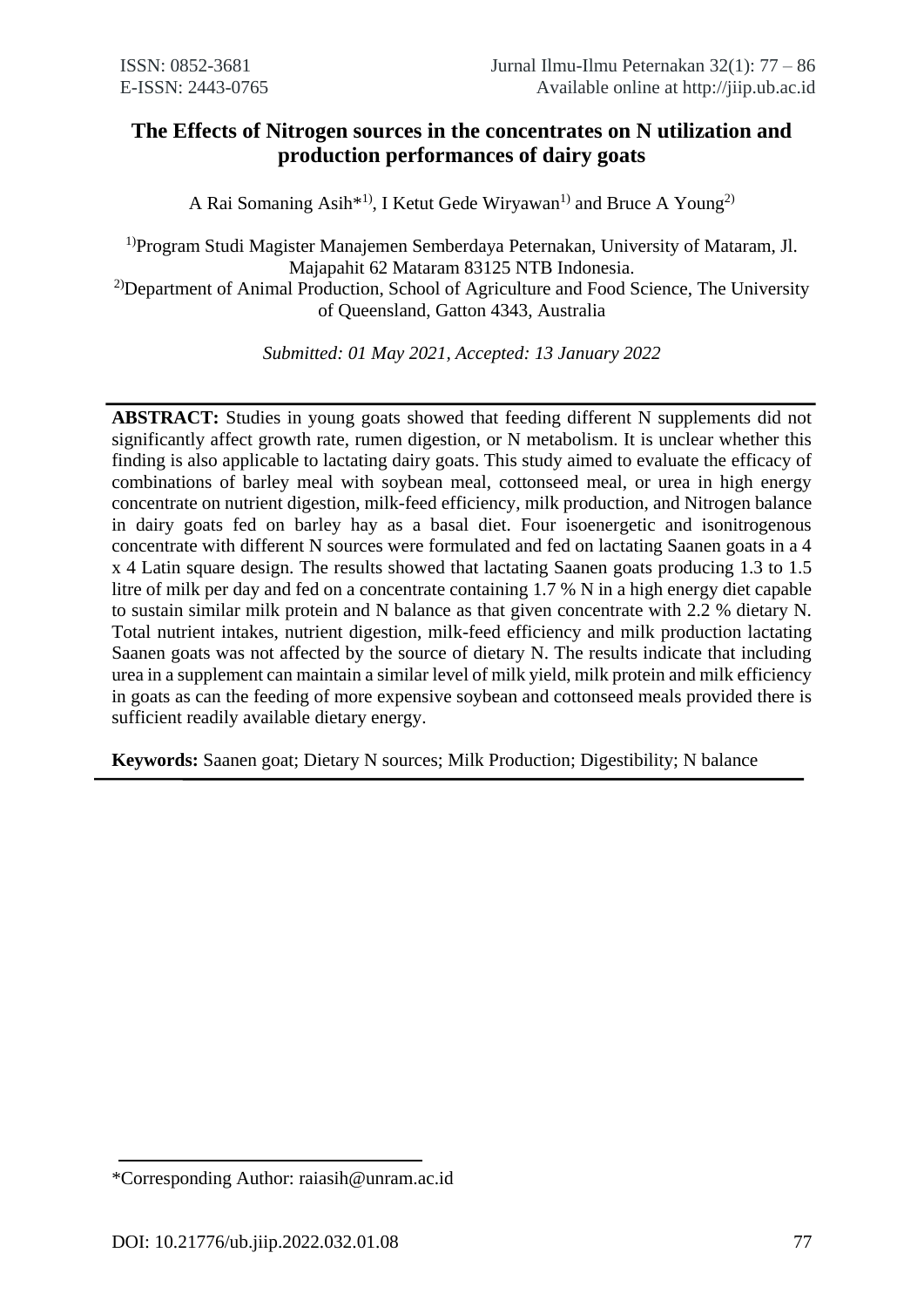# **INTRODUCTION**

Dairy goats have long been considered an essential source of high-quality food and income for rural communities. They are easily adaptive to the environment because of their unique eating behavior. They have become a well-known farm animal in various environments, from temperate grasslands to subtropical, semi-arid, and mountainous areas (Cannas et al., 2007). In addition, goat milk and its products of yogurt, cheese, and powder play a significant role in feeding more starving and malnourished people than cow milk (Haenlein, 2004). However, milk production from goats in developing countries is lower than the genetic potential of the goats because of inadequate dietary protein and energy intake from available forages (Rosartio et al., 2015).

The feeding value of many tropical feeds can be improved by dietary protein supplementations, increasing energy and protein utilization (Schmidely & Andrade, 2011). However, feeding nitrogen supplements for milk production by goats varied depending on the density of energy used in experimental rations and the types and levels of dietary nitrogen (Supriyati et al., 2016)(Supriyati et al., 2017).

Results of our previous studies showed that there were no responses in growth rate, rumen digestion or N metabolism when goats were fed different dietary N supplements (barley meal either with soybean meal, cotton seed meal or urea (A. Rai Somaning Asih & Young, 2012; A. R.S. Asih et al., 2011). These results suggest that urea can be used as a good N source for growing goats. It is unclear whether this finding is also valid for milk production from dairy goats.

The study aimed to determine the effectiveness of combinations of barley meal with soybean meal, cottonseed meal, or urea in high energy diets on total nutrient intakes, nutrient digestion, milk-feed efficiency, milk production, and Nitrogen balance in late lactating Saanen goats.

## **MATERIALS AND METHODS Diets**

Four isoenergetic (12.6 MJ/kg DM) concentrate mixtures were formulated for milking goats. The negative control concentrate contained barley meal (BM) only. The nitrogen (N) supplemented concentrates were BM plus soybean meal (BSBM), barley meal plus cottonseed meal (BCSM), and barley meal plus urea (BU). All concentrates were isonitrogenous with 2.7 % N, except for BM, which contained 1.7 % N. Barley meal contributed 57 to 59% of total N in the three concentrates. The energy content of the concentrates was adjusted by adding vegetable oil to achieve near equal metabolizable energy content (Table 1).

The daily rations offered were 50 % barley hay and 50 % concentrate. The total ratio offered was based on the amount consumed during preliminary observations. The rations were offered twice daily at 09:00 and 17:00 h. A mineral block designed for goats (Go-Block, manufactured by Olsson Industries Pty Ltd. Brisbane, Australia) and freshwater were available *ad libitum*.

## **Animals**

Four late (2 to 2.5 months post kidding) lactating Saanen goats with an average initial body weight of  $71.7 \pm 4.9$  kg  $(x \pm SD)$  were penned in individual cages. The initially 2.0 to 2.5month post kidding does were selected for the study to avoid the rapid changes in milk production that occur in early lactation. According to (Badamana & Sutton, 1992), rapid changes in milk yield and composition, and live weight for British Saanen goats occurred in the first five weeks of lactation. The goats were allowed an adjustment period of 2 weeks, during which time they were all fed the same diet of barley hay and concentrate containing an equal amount of BSBM, CSBM, and BU mixture. The purpose of the adaptation period was to stabilize body condition and accustom the goats to eat the diets in the experimental situation. In addition, all goats were treated at the start of the study with *Ivermectin*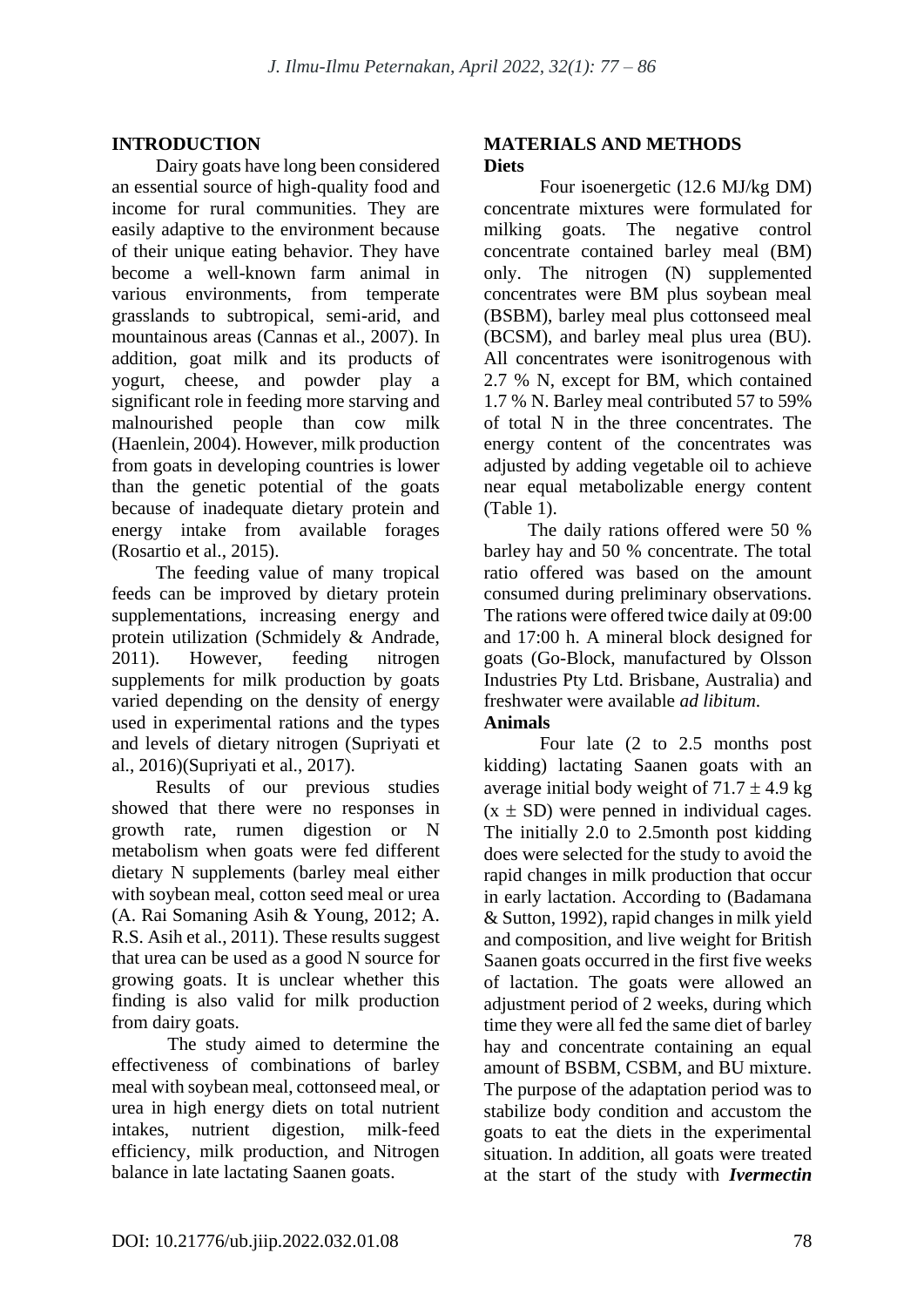(0.2mg /kg BW Invermectin: Ivomec; Merk, Sharp and Dohme (Australia) Pty. Ltd.) to minimize intestinal parasites.

# **Design and Experimental Procedure**

A Latin square design (4x4) was used for the experiment, which consisted of four periods of 6 weeks duration when the N balance was recorded. Except for period I, the duration of the N balance was recorded for four weeks (it was commenced in the third week). The N balance data was collected for six days of each week. On the seventh day of each week, the goats were exercised for 6 hours in a small group pen to satisfy the requirements of experimental animal ethics when the N balance was not recorded. The data collected during the sixth week of each period were statistically analyzed to determine the effect of different nitrogen dietary supplements.

|                      | P <sub>0</sub> | $P_1$ | P <sub>2</sub> | $P_3$ |
|----------------------|----------------|-------|----------------|-------|
| Composition $(\%)$   |                |       |                |       |
| Barley meal          | 89.0           | 83.5  | 82.0           | 86.3  |
| Soybean meal         |                | 16.5  |                |       |
| Cottonseed meal      |                |       | 17.8           |       |
| Urea                 |                |       |                | 2.5   |
| Vegetable oil        | 3.5            |       | 0.2            | 3.5   |
| Sugar                | 7.5            |       |                | 7.7   |
| Chemical composition |                |       |                |       |
| DM(%)                | 92.49          | 91.74 | 91.56          | 92.38 |
| Nitrogen $(\%)$      | 1.65           | 2.82  | 2.75           | 2.82  |
| ME (MJ/kg)           | 13.92          | 13.45 | 13.30          | 13.77 |
| NDF(%)               | 17.18          | 18.63 | 21.15          | 16.39 |
| $ADF$ $(\%)$         | 4.82           | 6.09  | 8.31           | 4.64  |
| Hemicellulose (%)    | 12.37          | 12.54 | 12.93          | 11.74 |

**Table 1.** Composition of concentrate supplements (dry matter basis)

 $P0 =$  barley meal (BM) only,  $P1 = BM +$  Soybean meal (BSBM),  $P2 = BM + cot$  consect meal (BCSM),  $P3 = BM + Urea (BU)$ ,  $DM = dry$  matter;  $ME =$  metabolisable energy;  $NDF =$  neutral detergent fibre;  $ADF = Acid$  detergent fibre.

## **Measurements**

The goats were machine-milked once a day at 8:00 h, and milk samples were taken for N analysis. Body weights were measured weekly immediately after milking and before the morning feeding. Daily intake of hay and concentrate was determined by subtracting refusals from the amount offered. The refusals of hay and concentrate were separated for later analysis. Dry matter (DM), N, and the intake of fiber components of both hay and concentrate were calculated from the chemical analyses, and daily feed was offered and refused.

#### **Sampling Methods**

Feed samples were taken from each batch. For later chemical analysis, refusals from each animal were sampled daily and pooled over three-day periods. Nutrient digestibility and N balance measurement (N intake minus fecal, urine, and milk N output) were made daily, except for the exercise days. Each animal's total daily fecal output was measured. A 20 % sub-sample was collected every day, dried in a forced draught oven at  $59^\circ$  C, and then ground to 1mm particle size before the chemical analysis.

Daily urine was collected from each animal into a plastic container containing glacial acetic acid (50 ml) to retain nitrogen and maintain the pH below 3. Ten percent sub-sample of urine was frozen and stored at  $-16<sup>0</sup>$  C preceding chemical analysis. Milk from each animal has sampled 50 ml daily for N on fresh milk analysis and for drying in a forced draught oven at  $49^\circ$ . The dried samples were ground using a porcelain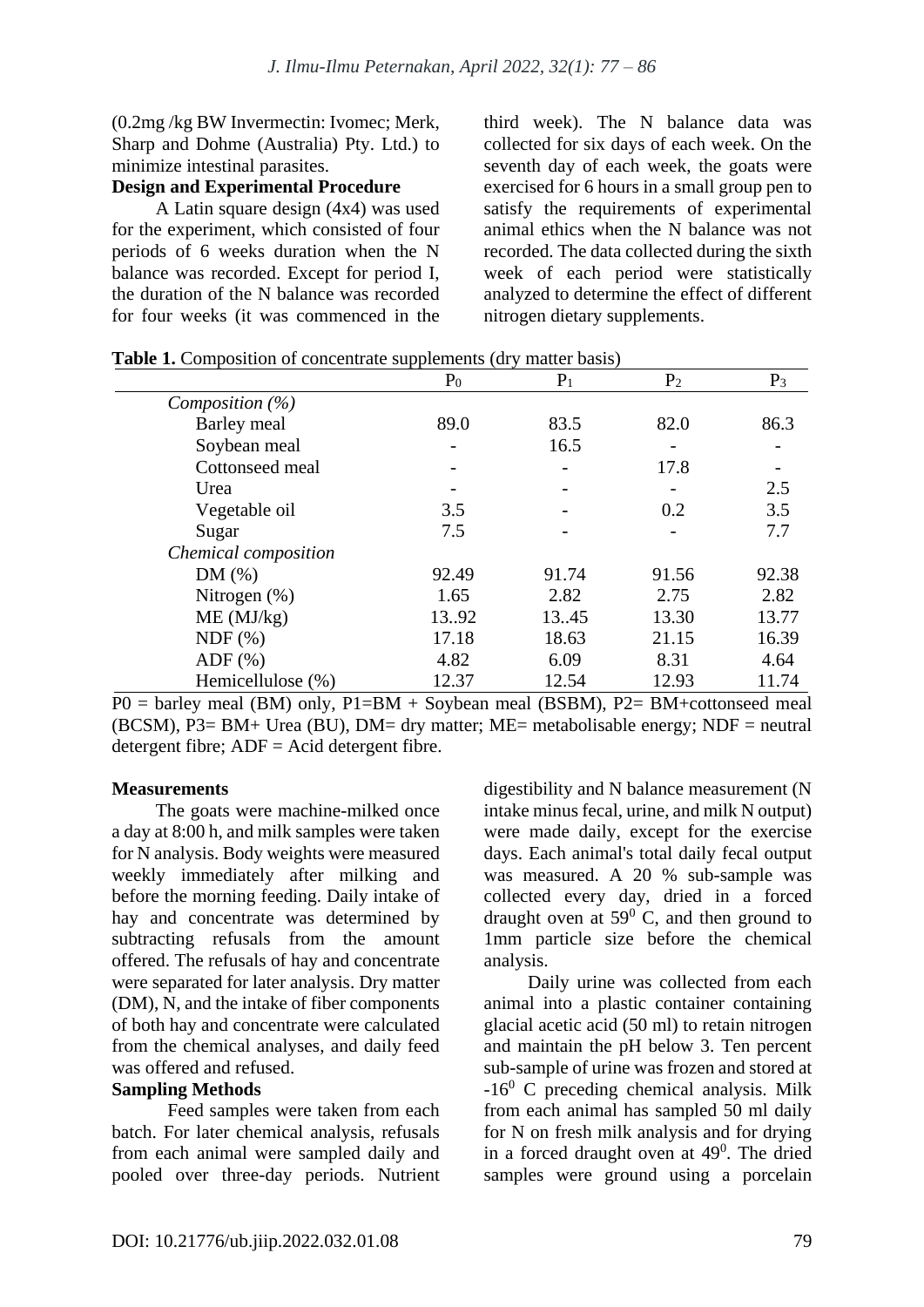pestle and mortar and stored for later chemical analyses.

## **Chemical and Statistical Analyses**

According to standard procedures, the content of DM, ash, and organic matter (OM) of feeds, feed refusals, milk, fecal, and urine samples were determined (Association of Official Analytica Chemists, 1999). The (Goering & van Soest, 1970) was used to analyze neutral detergent fiber (NDF), while the acid detergent fiber (ADF) was analyzed by using a Fibretec System M1021 Hot Extractor (manufactured by Tecator AB, Höganäs, Sweden). Hemicellulose contents were calculated as ADF minus NDF. The N content was analyzed using an automatic FP-2000 nitrogen analyzer (LECO Corporation, Michigan, USA). Crude protein (CP) contents for diet, refusal, and urine samples were calculated as N x 6.25, while milk protein was calculated as N X 6.28. Gross energy (GE) contents were determined with a Parr Oxygen Bomb Calorimeter (Parr Instrument Company, USA), using benzoic acid as standard and correcting for total acid production by titration with 0.0709 N sodium carbonate solution.

Data from the sixth week of each period were analyzed statistically using the General Linear Model (GLM) procedure of  $SAS^{\otimes}$  (Der & Everitt, 2001) to determine dietary treatment effects. The statistical model included the goat, period, and treatment as independent variables when the dietary treatment effect was significant (p<0.05), and the least significant difference (LSD) test was run for means separation.

#### **RESULT AND DISCUSSION Feed, Nutrient Intakes, and Digestibility**

Although the hay and concentrate were offered on a 50%: 50% DM basis, the goats consumed more concentrate, except in the BSBM treatment. Thus, the hay and concentrate intake proportions were not precisely as prescribed, but the treatments' difference was not statistically significant. The concentrate intake by goats fed BCSM was 6.3, 19.8, and 17.8% higher than those fed BM, BSBM, and BU, respectively. This increased N intake (NI). However, the treatments' digestible N intakes (DNI) were not significantly different (Table 4.1).

Even though concentrate intakes varied because of diet selection by goats, there was no difference among the treatments for DMI, OMI, and DOMI. However, overall, the goats on fed the BCSM treatment tended to have higher nutrient intakes than the other dietary N treatments. The fiber components (NDF and ADF) of goats when fed the BCSM treatment were significantly higher than when the goats were fed the BU ration, but the intakes were not significantly different from BM and BSBM treatments.

The digestibility coefficients of DM, OM, GE, NDF, and ADF were not affected by the source of dietary N (Table 4.1). However, the digestibility coefficient for N and hemicellulose was significantly different among treatments (P<0.05). Adding dietary N sources to concentrates increased dietary N apparent digestibility. The N digestibility for BU was 18.0, 8.9, and 11.3% higher than BM, BSBM, and BCSM, respectively. Goats on the BCSM treatment showed a significantly lower hemicellulose digestibility than goats on the BSBM and BU treatments. However, no significant differences were observed between the BSBM and BCSM treatments.

Although the concentrates tested in the present study were formulated to be isonitrogenous, nominally 2.7 % N for the added N source treatments and 1.7% N for the negative control barley only supplement, the actual N content of total intake (hay plus concentrate) of goats on the BM; BSBM; BCSM and BU treatments was 1.76; 2.22; 2.24; 2.26 % of DM respectively. This discrepancy arose because of a slight change in the proportion of hay and concentrated consumed. While 50:50 was offered to the goats, 47:53; 51:49; 46:54; 46:54 were actually consumed for the BM; BSBM, BCSM, and BU treatment. The goats selected the proportion of hay and concentrated to meet their apparent nutrient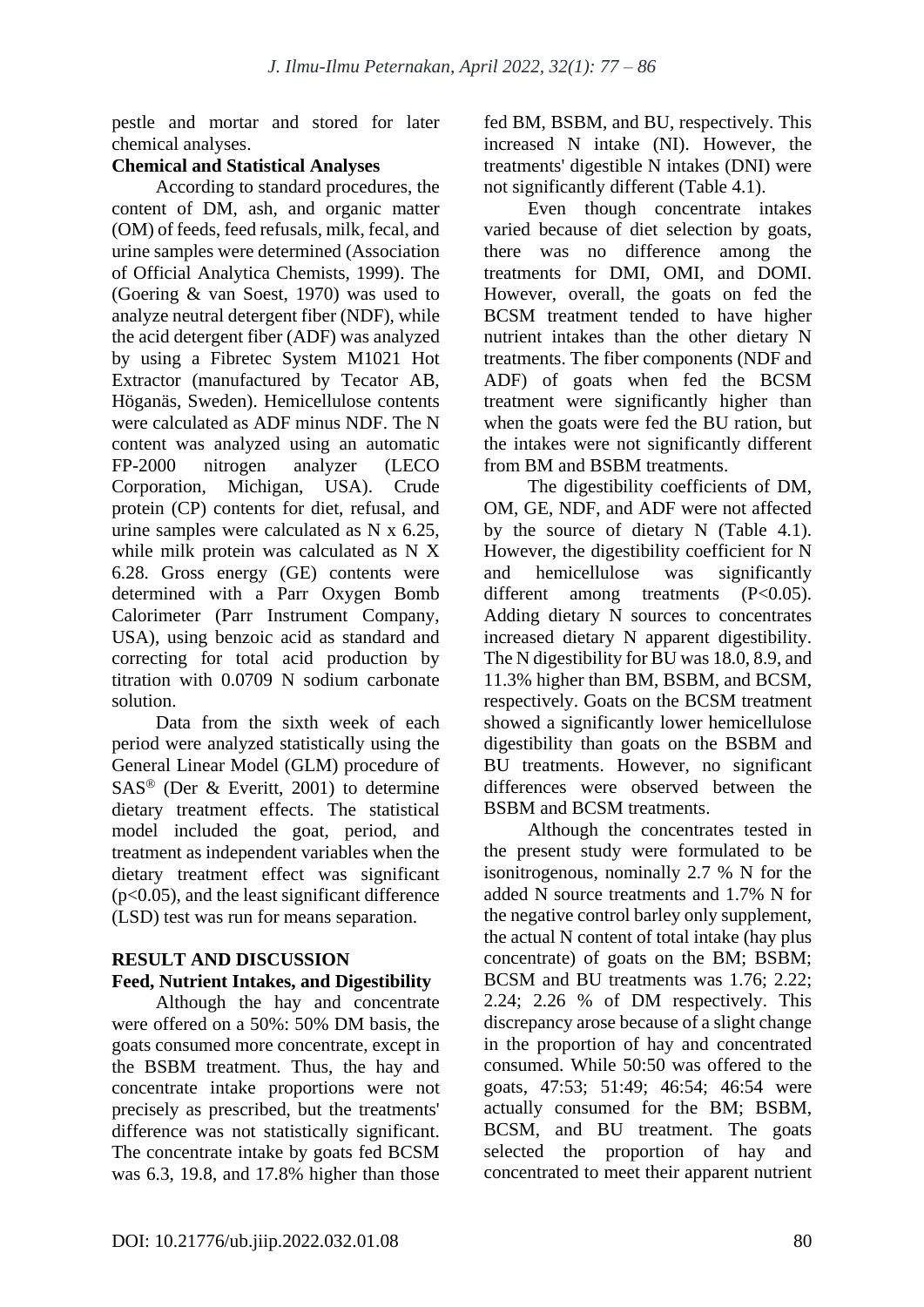requirements. The 2.26 % dietary N content in total intake for the BSBM, BCSM, and BU treatments in the present experiment were in agreement with the optimum level of N intake, as suggested by Badamana and Sutton (1992). However, these treatments resulted in similar milk N, milk yield, and body weight changes compared to the BM negative control treatment, with only 1.7 % N in the concentrate and 1.76 % N in the total diet. Goats excreted more N via urine when higher N diets were offered. (Jardstedt et al., 2017) also found that increasing dietary N resulted in an increase in fecal and urinary N output. Similarly, (Schuba et al., 2017) showed that fecal N changed slightly with an increasing N intake, but urinary N increased markedly.

Table 2. Feed, nutrient intakes, and nutrient digestibility by dairy goats fed different N supplements.

|                                        | Treatments        |                   |                    |                   |        |
|----------------------------------------|-------------------|-------------------|--------------------|-------------------|--------|
|                                        | ΒM                | <b>BSBM</b>       | <b>BCSM</b>        | BU                | S E M  |
| Feed and nutrient intake               |                   |                   |                    |                   |        |
| Hay intake (g DM/day)                  | 878.3             | 930.3             | 917.5              | 762.8             | 52.30  |
| Concentrate intake (g DM/day)          | 996.0             | 883.8             | 1059.0             | 898.8             | 100.7  |
| The ratio of hay: concentrate consumed | 0.88              | 1.17              | 0.86               | 0.91              | 0.16   |
| DMI $(g/day)$                          | 1862.0            | 1811.5            | 1952               | 1662.7            | 114.72 |
| OMI $(g/day)$                          | 1728.1            | 1669.0            | 1799.5             | 1542.9            | 109.77 |
| DOMI $(g/day)$                         | 1231.1            | 1170.6            | 1268.3             | 1119.8            | 96.83  |
| DNI(g/day)                             | 19.6              | 26.0              | 28.0               | 26.7              | 2.44   |
| NDF intake $(g/day)$                   | $705.3^{ab}$      | $733.6^{ab}$      | 989.1 <sup>b</sup> | $639.3^{\rm a}$   | 99.44  |
| ADF intake $(g/day)$                   | $304.0^{ab}$      | $328.0^{ab}$      | 356.0 <sup>b</sup> | $254.2^a$         | 21.48  |
| Hemicellulose intake $(g/day)$         | 403.1             | 414.9             | 435.2              | 366.5             | 21.93  |
| Digestibility coefficients $(\%)$      |                   |                   |                    |                   |        |
| Dry matter (DM)                        | 69.2              | 68.1              | 67.8               | 70.7              | 1.16   |
| Organic matter (OM)                    | 70.9              | 69.9              | 69.6               | 72.2              | 1.23   |
| Energy                                 | 67.5              | 68.7              | 68.9               | 69.4              | 0.46   |
| Nitrogen $(N)$                         | 60.0 <sup>a</sup> | $65.0^{b}$        | $63.6^{b}$         | 70.8 <sup>c</sup> | 1.21   |
| Neutral detergent fiber (NDF)          | 48.0              | 51.2              | 55.4               | 51.5              | 4.7    |
| Acid Detergent fibre (ADF)             | 37.3              | 44.7              | 41.6               | 33.0              | 5.46   |
| Hemicellulose                          | $56.0^{b}$        | 57.7 <sup>b</sup> | 51.9 <sup>a</sup>  | $57.8^{b}$        | 1.47   |

All means within the same row with different superscripts are different  $(P<0.01)$ .

BM = barley meal, BSBM= barley meal plus soybean meal, BCSM= barley meal plus cottonseed meal, BU= barley meal plus urea, SEM = standard error of the means.

This may indicate that goats offered low N diets might have higher efficiency of urea recycling. Further direct studies using different rations need to be developed to establish the utilization of recycled urea, particularly in the goats.

Dietary energy plays an essential role in optimizing the utilization of recycled urea. When sufficient dietary energy was available for ruminal microbial activities the source of N did not affect N balance and microbial N synthesis (A. Rai Somaning Asih & Young, 2012).

In terms of digestibility coefficient, the present study showed that only the N digestibility could be improved significantly by adding dietary nitrogen sources (Table 2). There are no different effects on N balance, urinary N output, metabolic fecal N, and the highest coefficient of digestibility in goats fed on concentrate made of barley meal plus urea (BU) compared to other N source treatments. This indicated urea was a promising N source for milking goats, particularly in developing countries. The highest digestibility coefficient for the urea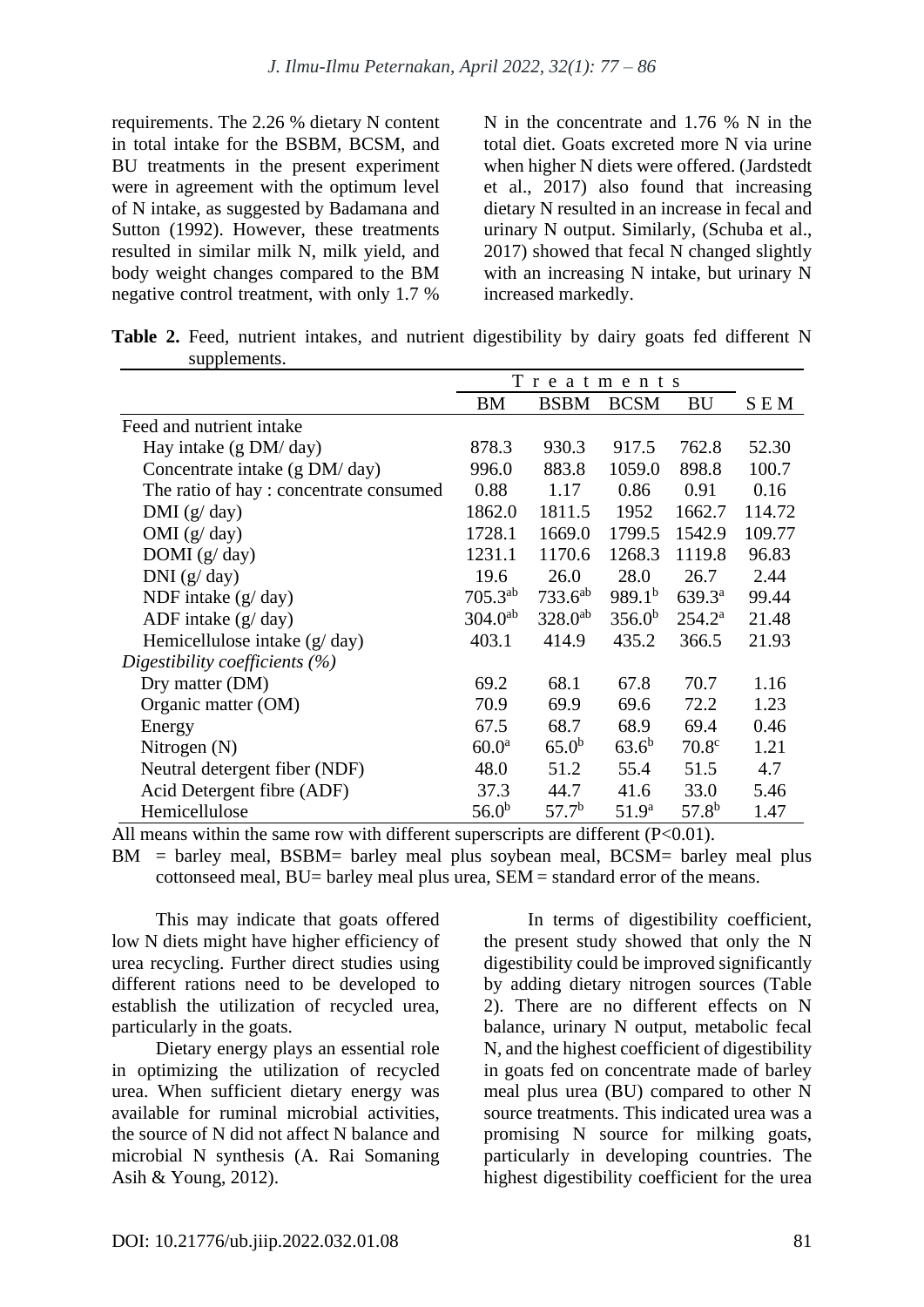treatment (BU) is found because urea is completely soluble in the rumen and available to be utilized efficiently. Thus, N apparent digestibility increased as N concentration is increased since metabolic fecal N remained constant (Table 2). However, as the source of N for microbial synthesis in the rumen, farmers should not include the high amount of urea in the goat diet. Excessive urease activity in the rumen may lead to urea/ammonia toxicity (Patra & Aschenbach, 2018).

#### **Production Responses and Dietary N Utilisation**

The effects of feeding different N supplements on milk production and N utilization are presented in Table 3. Adding a dietary N source to the total diet raised the N content of the supplement from 1.8 % N up to 2.26 % (11.25 to 14.13 % protein), but did not affect milk production or milk N content, nor was there any difference among the dietary N sources in the supplement. Although body weight changes were not significantly affected by the treatments, the bodyweight changes of goats fed (BSBM) tended to be higher than goats offered other concentrate supplements.

Daily fecal N output of goats fed BCSM was higher than goats fed BM, BSBM, and BU concentrates. The later treatments (BM, BSBM, and BU) were not statistically different in N utilization. Results presented in this study indicate that significant amounts of excess N were excreted through the urine. However, differences in urinary N were not found among the dietary treatment with added N. There was a significant positive correlation  $(r = 0.74$  or  $R^2 = 0.55$ ) between N intake (NI) and N in the urine.

The NI of cottonseed treatment was the highest, and its total N output was also the highest. Finally, similar N retention and positive N balances were observed in all treatments (Table 3). Thus, N balance was not affected by dietary N treatment in the present study**.** 

|                                   | Treatments        |                   |                     |                   |            |  |
|-----------------------------------|-------------------|-------------------|---------------------|-------------------|------------|--|
|                                   | BM                | <b>BSBM</b>       | <b>BCSM</b>         | BU                | <b>SEM</b> |  |
| Production responses              |                   |                   |                     |                   |            |  |
| Milk production $(g/day)$         | 1466              | 1421              | 1541                | 1311              | 120.1      |  |
| N content of milk $(\%)$          | 0.50              | 0.53              | 0.53                | 0.52              | 0.009      |  |
| The efficiency of milk production | 0.78              | 0.81              | 0.80                | 0.79              | 0.04       |  |
| $(g \text{ milk}/ g \text{ DMI})$ |                   |                   |                     |                   |            |  |
| Initial BW $(kg)$                 | 71.6              | 72.7              | 72.2                | 70.3              | 0.71       |  |
| BW gain $(g/day)^{\#}$            | $+9$              | $+109$            | $+14$               | $+64$             | 25.65      |  |
| Nitrogen utilization              |                   |                   |                     |                   |            |  |
| N I(g/day)                        | 32.8 <sup>a</sup> | $40.3^{ab}$       | 43.8 <sup>b</sup>   | $37.5^{\text{a}}$ | 2.91       |  |
| Milk N $(g/day)$                  | 7.27              | 7.35              | 8.03                | 6.75              | 0.49       |  |
| Fecal N $(g/day)$                 | 13.2 <sup>a</sup> | $13.3^a$          | 16.3 <sup>b</sup>   | 10.8 <sup>a</sup> | 0.82       |  |
| Urinary N $(g/day)$               | 8.7 <sup>a</sup>  | 16.0 <sup>b</sup> | $15.6^{\mathrm{b}}$ | 16.0 <sup>b</sup> | 1.70       |  |
| Total N output $(g / day)$        | 29.1 <sup>a</sup> | $36.6^{ab}$       | 39.9 <sup>b</sup>   | 34.2 <sup>a</sup> | 2.76       |  |
| N balance $(g/day)$               | $+3.7$            | $+3.7$            | $+3.9$              | $+3.3$            | 0.15       |  |

**Table 3.** Production responses and nitrogen utilization by goats fed different dietary N supplements (week 6 of each period).

# Average body weight changes for six weeks of each period.

Means within the same row with different superscripts are different  $(p<0.01)$ .

DMI= Dry Matter Intake, NI=Nitrogen Intake, BM= barley meal, BSBM= barley meal plus soybean meal, BCSM= barley meal plus cottonseed meal,  $BU=$  barley meal plus urea,  $SEM=$ standard error mean.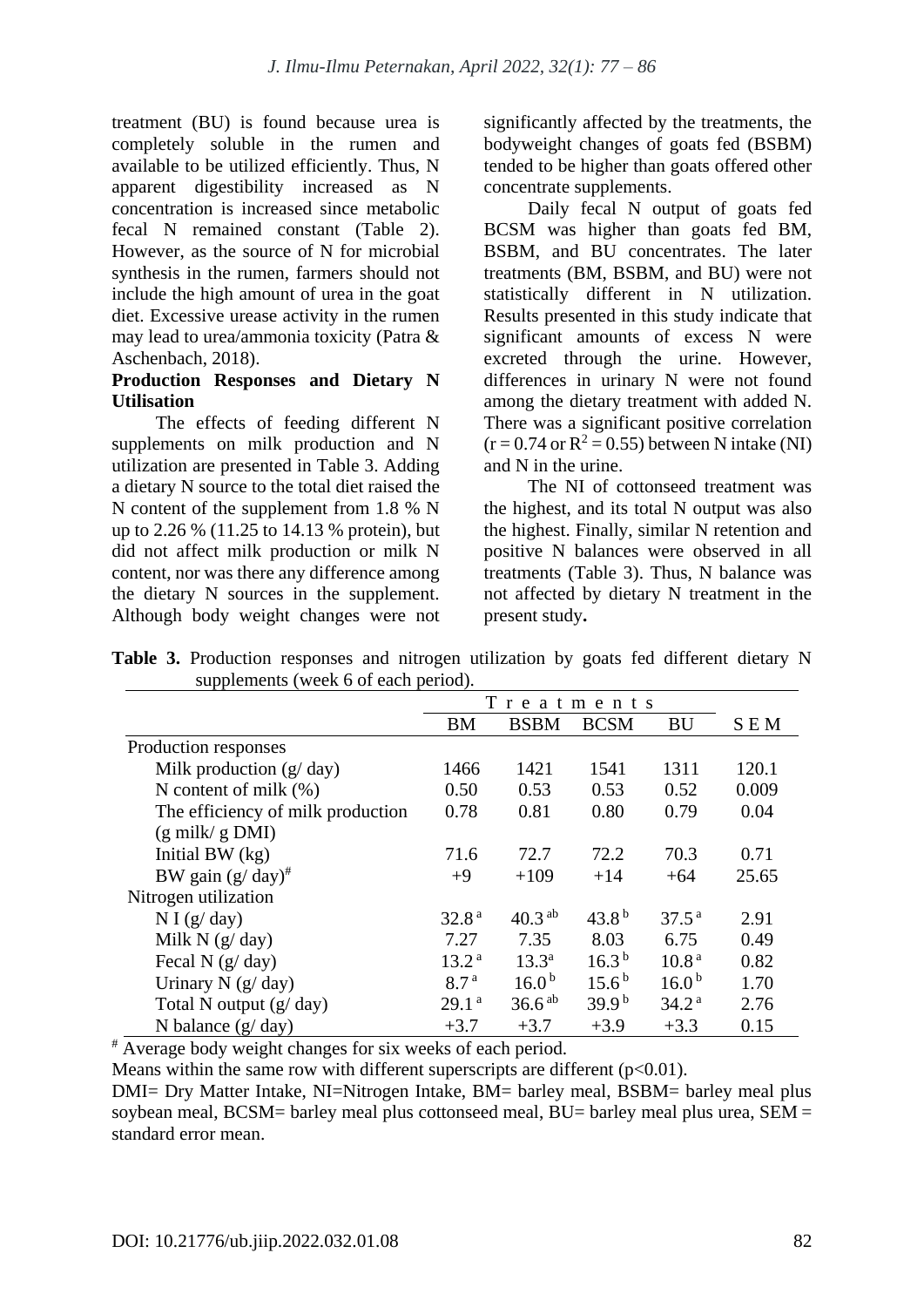The lack of significant responses in intake of dry matter, organic matter, and digestible organic matter across the treatments (Table 2 and Table 3) may be more related to the insignificant difference in the goats' initial body weight used in the experiment. Average daily body weight gains (9; 109; 14, and 64 g/day for BM; BSBM; BCSM, and BU, respectively) differed amongst the treatments. These bodyweight changes tended to be reduced when more milk was produced. The lack of significant differences in milk yield, N contents of milk, and feed efficiency (milk/DMI) amongst treatments were probably due to similar digestible organic matter intake (DOMI) and digestible dietary N intake (DNI) amongst treatments (Table 2).

The results of the present experiment are in line with those reported by (BRUN-BELLUT et al., 1985), who found that increasing the level of N content of diets from 1.9 to 2.4 % DM offered to milking Alpine goats did not significantly increase milk yield, N content of milk or feed efficiency. Similarly (Ramos Morales et al., 2010; Schuba et al., 2017), under similar N and energy intakes, fecal and urinary excretion of N and the quantities in milk did not vary significantly. The utilization of dietary nitrogen might be highly influenced by the availability of digestible energy in the diets. As in the present study, (Badamana et al., 1990) were also unsuccessful in increasing the N content of Saanen goats' milk by increasing the N levels of concentrate supplement, but milk yield and hay intake were increased. The stage of lactation may also influence the response of increasing N in concentrates on milk yield. The goats used by (Badamana et al., 1990) were in early lactation (3 weeks after kidding) compared to the present study, where the goats were in late lactation (after 2.0 to 2.5 months after kidding). Further work by (Badamana & Sutton, 1992) recorded that hay intake and milk yield were not increased by increasing the level of N content of the concentrate up to 4.1% (2.72 % N in total diet). They concluded that the optimum N content of a concentrate supplement for dairy goats was 2.9 % or 2.24 % N per kg DM total diets. The present study found that feeding concentrate supplement with 1.76 % N (BM) gave a similar response in milk yield, milk efficiency, and milk N content as a supplement with 2.26% N per kg DM.

Regarding the utilization of N sources by milking dairy goats, the findings of the present studies contradict those of (Lu et al., 1990), who evaluated the utilization of soybean and hydrolyzed feather meals for milking Alpine goats. By offering isonitrogenous and isoenergetic diets (16 % CP and 2.4 Mcal ME/kg DM) to their goats, Lu and co-workers found that milk protein content increased with soybean meal supplementation. Several workers (Greyling et al., 2004);(da Costa et al., 2014) had found that the level of protein in milk from goats differed between breeds, even though they were given similar diets. The above observation by (Lu et al., 1990) may be a breed-specific response or probably due to amino acid compositional differences between feather meal and soybean meal, and these need further investigation.

The urinary N excretion of the BU treatment was significantly higher than the BM treatment but still comparable to other N sources (BSBM and BCSM). However, total milk N and N balance across treatments were not significantly different. The present study indicates that urea can maintain similar milk yield and milk protein levels, and milk efficiency in goats relative to soybean and cottonseed meals, provided the diet's level of readily available energy is similar.

The goats were in positive N balance across all treatments, and no significant differences were observed in retained N in the present study (Table 2). These results were not in line with the results of our previous studies on growing goats (A. Rai Somaning Asih & Young, 2012; A. R.S. Asih et al., 2011), where the negative control (BM) treatment produced lower N retention.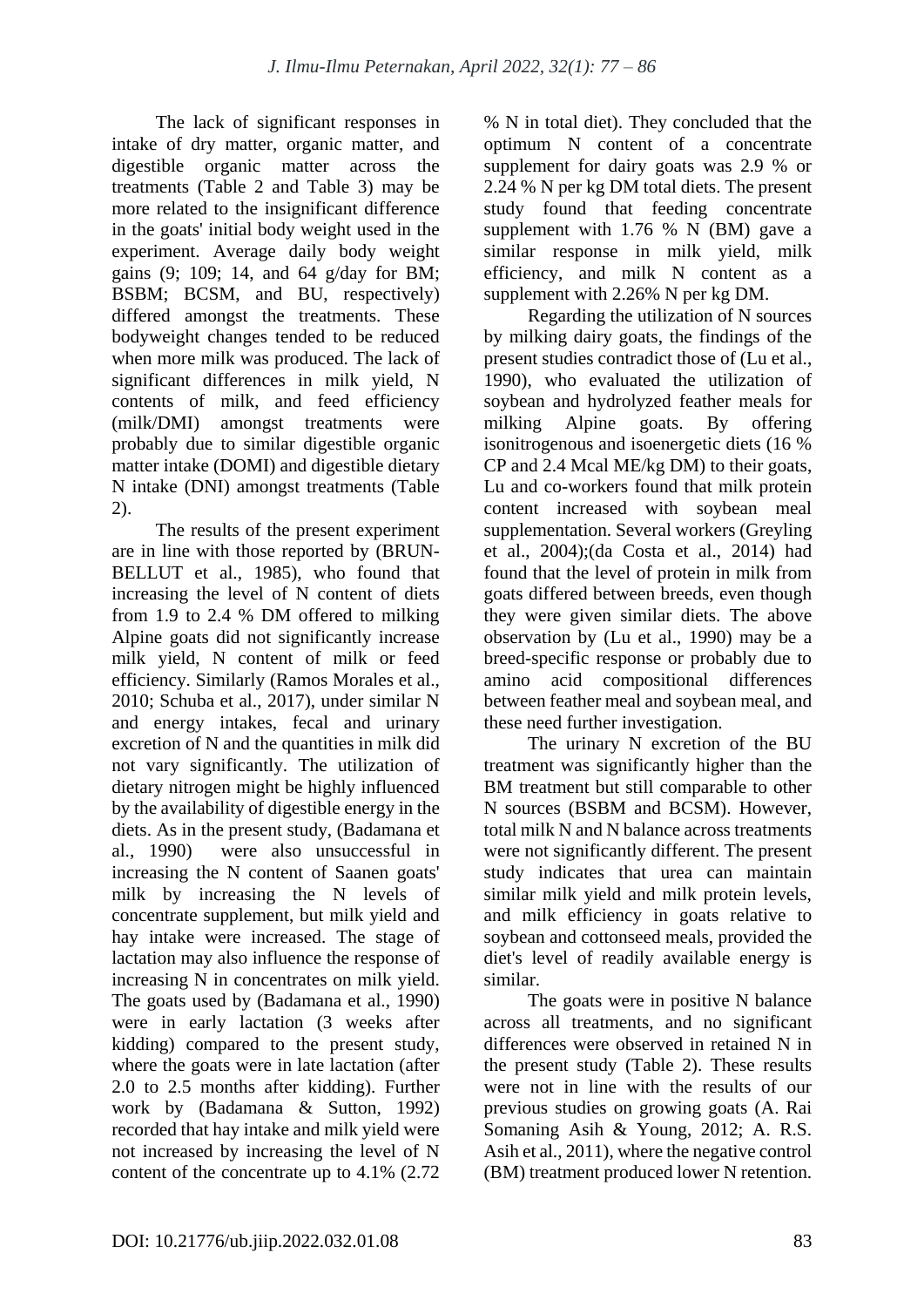The different patterns presumably cause this difference in N intake or DNI in each experiment across the treatments. In the growing goat experiment, NI of BM was significantly lower. In contrast, in the milking goat experiment, DNI of the negative control treatment (BM) was not significantly different compared to N source treatments. In addition, milking goats fed the BM negative control diet compensated in responding to the low N diet by reducing their urinary N excretion (Table 2).

The goats seem relatively efficient in utilizing N when fed low N in high-energy diets. The goats fed the negative control treatment (BM) in the present study seemed to be more efficient in N utilization than goats fed a diet with higher N content. Amongst the N added treatments, the goats fed the urea treatment (BU) showed similar responses in N utilization compared to the goats fed soybean meal or cottonseed meal. The amount of fecal N excreted by goats fed the BU treatment was about 20% less than those fed the BM and the BSBM and 34% less than those fed the BCSM diet. These responses indicated that the goats underwent metabolic adjustment to each introduced diet before reaching the actual response. The changed responses seemed not only the result of intake of dietary treatment change but also seemed to be a carry-over effect. These results indicated that when markedly different types of diet are applied to goats, the length of adjustment time and variables observed should be considered.

Milking goats could maintain milk production when the goats were given test diets containing different types of N sources, even though the N balances were negative and fluctuated during the adjustment periods (before the sixth week of each period) depending on the type of N tested. These findings support the theory (Barnes & Brown, 1990) that milking goats can maintain their milk production for as long as a month with negative N balances. Therefore, they suggested that studies involving several types of dietary N or concentrations in milking goats that employ a Latin square and other cross-over designs need to incorporate adaptation periods of at least six weeks for valid observation of the response.

# **CONCLUSIONS**

The present study indicated that milking goats produce 1.3 to 1.5 liters of milk per day. Offered a concentrate containing 1.7 % N in a high-energy diet can maintain similar milk protein and nitrogen balance as goats offered 2.2 % dietary N in a similar high energy concentrate diet. The excess N ingested was excreted in the urine. Total nutrient intakes, nutrient digestion, milk-feed efficiency, and milk production in late lactating Saanen goats were not affected by the three different dietary nitrogen sources used in the present study. Digestible organic matter intakes and the levels of available dietary energy seem to be more critical for milk production than dietary N intake. The results indicate that urea in a supplement can maintain a similar level of milk yield, milk protein, and milk efficiency in goats, as can the feeding of more expensive soybean and cottonseed meals, provided there is sufficient readily available dietary energy.

# **REFERENCES**

- AOAC. (1999). *Official Methods of Analysis of The Association Analytical Chemist*. AOAC, Inc.
- Asih, A. Rai Somaning, & Young, B. A. (2012). Responses of young dairy goats offered nitrogen supplement in isocaloric concentrate. *Buletin Peternakan*, *27*(2), 55. https://doi.org/ 10.21059/buletinpeternak.v27i2.1466
- Asih, A.R.S., Wiryawan, K. G., & Young, B. A. (2011). Nitrogen utilization by dairy goats offered different nitrogen sources as supplements in high isocaloric energy concentrates. *Journal of the Indonesian Tropical Animal Agriculture*, *36*(1), 36–42. https://doi. org/10.14710/jitaa.36.1.36-42
- Badamana, M. S., & Sutton, J. D. (1992). Hay intake, milk production and rumen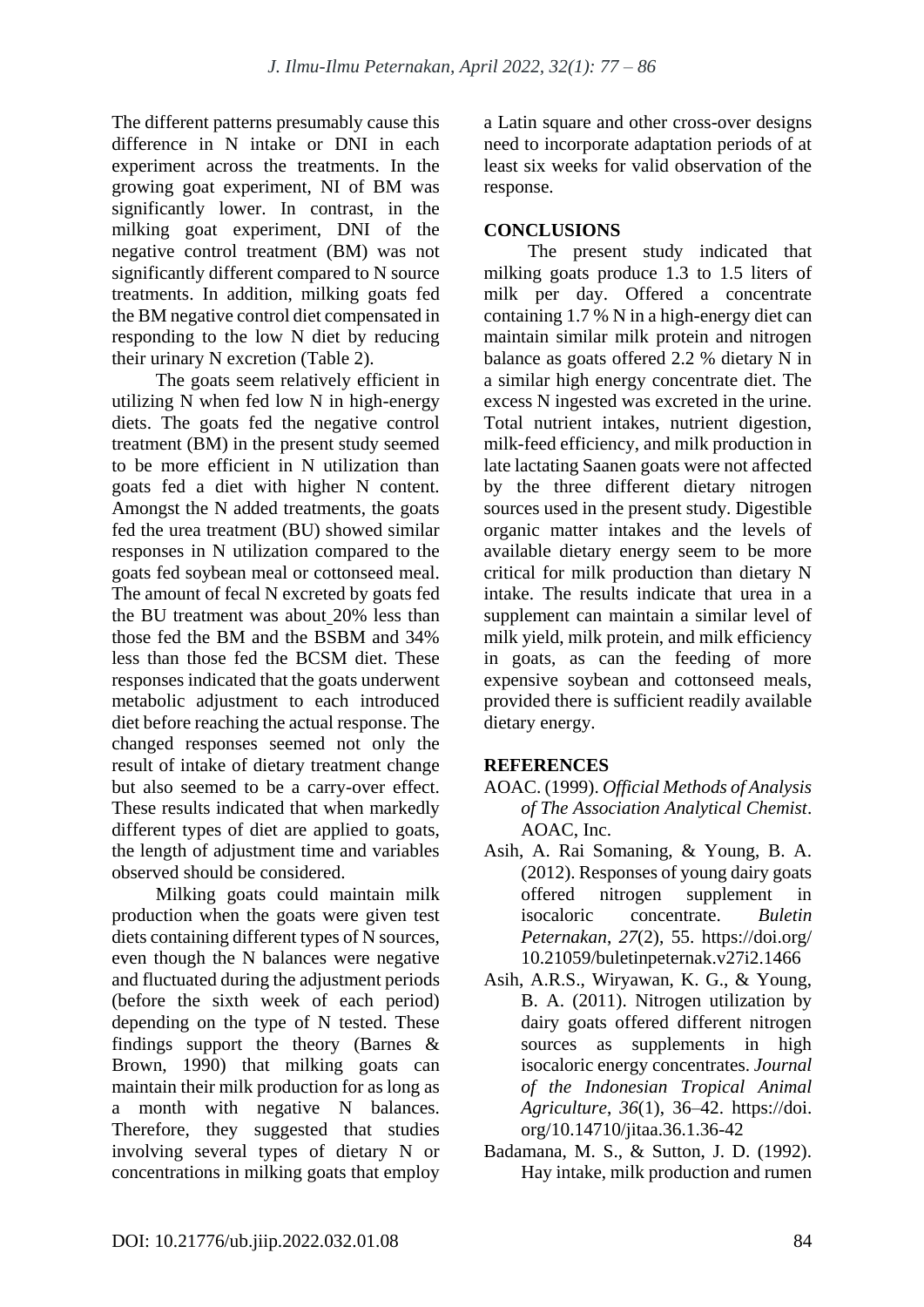fermentation in British Saanen goats given concentrates varying widely in protein concentration. *Animal Science*, *54*(3), 395–403. https://doi.org/10.101 7/S0003356100020857

- Badamana, M. S., Sutton, J. D., Oldham, J. D., & Mowlem, A. (1990). The effect of amount of protein in the concentrates on hay intake and rate of passage, diet digestibility and milk production in British Saanen goats. *Animal Science*, *51*(2), 333–342. https://doi.org/10.10 17/S0003356100005481
- Barnes, D. M., & Brown, D. L. (1990). Protein reserves in lactating dairy goats. *Small Ruminant Research*, *3*(1), 19–24. https://doi.org/10.1016/0921- 4488(90)90027-4
- Brun-bellut, J., Laurent, F., & Blanchart, G. (1985). Estimation of nitrogen nutritional status in dairy goats. *Annales de Zootechnie*, *34*(4), 478– 479. https://doi.org/10.1051/animres:1 9850415
- Cannas, A., Pulina, G., & Francesconi, A. H. D. (2008). Dairy goats feeding and nutrition. *Choice Reviews Online*, *45*(12), 45-6786-45–6786. https://doi. org/10.5860/CHOICE.45-6786
- Costa, W. K. A. da, Souza, E. L. de, Beltrão-Filho, E. M., Vasconcelos, G. K. V., Santi-Gadelha, T., de Almeida Gadelha, C. A., Franco, O. L., & Magnani, M. (2014). Comparative protein composition analysis of goat milk produced by the alpine and saanen breeds in northeastern brazil and related antibacterial activities. *PLoS ONE*, *9*(3), e93361. https://doi.org/ 10.1371/journal.pone.0093361
- Der, G., & Everitt, B. S. (2001). *Handbook of Statistical Analyses Using SAS*. Chapman and Hall/CRC. https:// doi.org/10.1201/9781420057553
- Goering, H. K., & Van Soest, P. J. (1970). Forage fiber analyses (Apparatus, reagent, procedures and some applications): Agriculture Handbook No. 379. In *Agriculture Handbook No. 379*.
- Greyling, J. P. C., Mmbengwa, V. M.,

Schwalbach, L. M. J., & Muller, T. (2004). Comparative milk production potential of Indigenous and Boer goats under two feeding systems in South Africa. *Small Ruminant Research*, *55*(1–3), 97–105. https://doi.org/10.10 16/j.smallrumres.2003.11.014

- Haenlein, G. F. . (2004). Goat milk in human nutrition. *Small Ruminant Research*, *51*(2), 155–163. https://doi.org/10.10 16/j.smallrumres.2003.08.010
- Jardstedt, M., Hessle, A., Nørgaard, P., Richardt, W., & Nadeau, E. (2017). Feed intake and urinary excretion of nitrogen and purine derivatives in pregnant suckler cows fed alternative roughage-based diets. *Livestock Science*, *202*, 82–88. https://doi.org/ 10.1016/j.livsci.2017.05.026
- Lu, C. D., Potchoiba, M. J., Sahlu, T., & Fernandez, J. M. (1990). Performance of dairy goats fed isonitrogenous diets containing soybean meal or hydrolyzed feather meal during early lactation. *Small Ruminant Research*, *3*(5), 425– 434. https://doi.org/10.1016/0921-448 8(90)90073-F
- Patra, A. K., & Aschenbach, J. R. (2018). Ureases in the gastrointestinal tracts of ruminant and monogastric animals and their implication in urea-N/ammonia metabolism: A review. *Journal of Advanced Research*, *13*, 39–50. https:// doi.org/10.1016/j.jare.2018.02.005
- Ramos Morales, E., De La Torre Adarve, G., Molina Alcaide, E., & Sanz Sampelayo, M. R. (2010). Nitrogen and energy utilization in lactating dairy goats fed diets with different legume seeds. *Journal of Animal Physiology and Animal Nutrition*, *94*(5), 659–664. https://doi.org/10.1111/j.1439-0396.20 09.00953.x
- Rosartio, R., Suranindyah, Y., Bintara, S., & Ismaya, D. (2015). Milk production and milk composition of ettawa grade goats in highland and lowland area of Yogyakarta. *Buletin Peternakan*, *39*(3).
- Schmidely, P., & Andrade, P. V. D. (2011). Dairy performance and milk fatty acid